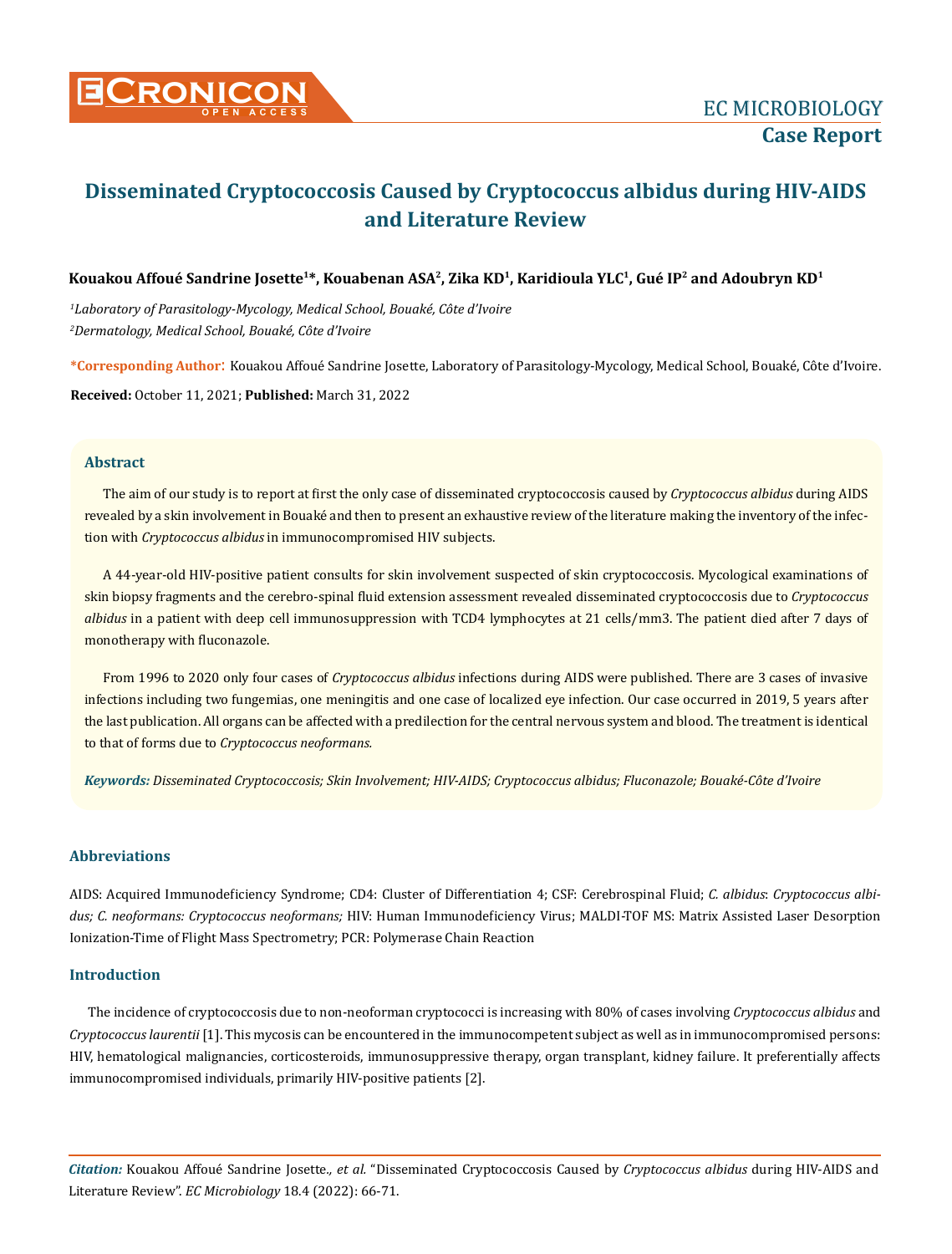In this study, we present the first case of dissaminated cryptococcosis caused by *C. albidus* in an HIV-positive patient as well as a review of the literature on the types of infections; biological aspects, therapeutic and evolutionary of cryptococcosis caused by *C. albidus* during AIDS.

#### **Case Report**

A 44-year-old patient, Ivorian, immunocompromised by HIV 1 screened and treated since 2010 consults at the dermatology department of the Teaching Hospital of Bouaké on 14 November 2019 for papular, itchy lesions with necrotic centre in places and scattered all over the body evolving for 3 weeks. A skin biopsy is performed on the same day for mycological and anatomopathological examination.

Direct examination of the skin biopsy fragments is inconclusive, but culture on Sabouraud-chloramphenicol medium without cycloheximide is positive at three days of culture with evidence of creamy colonies, of beige colour, grouped on the fragments giving an appearance of cauliflower. Identification using gallery ID 32 C (BioMérieux®: France 5, rue des Aqueducs 69290 Craponne) highlights *C. albidus* after 48 hours of incubation at 30°C.

Additional examinations are requested 5 days after the consultation for an extension assessment despite the absence of clinical signs of systemic cryptococcosis. The lumbar puncture performed revealed a clear cerebrospinal fluid (CSF) that looked like rock water. Direct examination with India ink of the CSF revealed fine refractive capsule yeasts. The diagnosis of disseminated cryptococcosis caused by *C. albidus* is retained and antifungal treatment is undertaken urgently with fluconazole in monotherapy at high doses (1200 mg per day at a rate of 600 mg morning and evening) orally, but on an outpatient basis at the insistence of the parents for lack of financial resources. *C. albidus* is also isolated from the CSF. The antifongigram produced with ATBFUNGUS® 3 (BioMérieux®: France 5, rue des Aqueducs 69290 Craponne) reveals a strain of *C. albidus* sensitive to all the antifungals tested, in particular amphotericin B, 5 fluorocytosine, fluconazole, itraconazole and voriconazole.

Pathological examination of biopsy fragments, cerebral CT scan and chest x-ray are not carried out due to lack of financial resources.

The blood count notes 5070 leukocytes/mm<sup>3</sup> with neutrophils at 3690/mm<sup>3</sup> and lymphocytes at 1150/mm<sup>3</sup>; a hemoglobin level of 7.5 g/dl; bicytopenia with 2980 red blood cells/mm<sup>3</sup> and 52,000 platelets/mm<sup>3</sup>. The rest of the results reveal a blood sugar level of 1.06 g/l; a creatinine level of 16.8 mg/l; uraemia at 0.33 g/l, transaminasemias at 62 IU/l (Alanine Amino-Transferase or ALAT) and 65 IU/l (Aspartate Amino-Transferase or ASAT). The patient also presents a profound immunosuppression with TCD4 lymphocytes at 21 cells/ mm<sup>3</sup> , i.e. 1.82% of all lymphocytes.

The viral load is 86,600 copies/ml. The post-treatment course is marked 2 days later by the appearance of neuromeningeal signs with left facial paralysis, justifying his hospitalization. The patient died 7 days after the start of treatment.

#### **Discussion**

Cryptococcosis is an infection caused by a fungus of the genus *Cryptococcus* classically divided into two categories: *Cryptococcus neoformans* and non-*neoformans* species [3]. While *C. neoformans* is a well-known human pathogen, non-*neoformans* species are generally saprophytic and rarely cause infection in humans [4]. In the present study, we report the first case of disseminated cryptococcosis caused by *C. albidus* revealed by skin involvement in an HIV-positive patient. We also present an exhaustive review of the literature exposing the various types of infection, the methods of identification of *C. albidus*, the treatment regimens and the course of *C. albidus* infection in subjects living with HIV.

*Citation:* Kouakou Affoué Sandrine Josette*., et al.* "Disseminated Cryptococcosis Caused by *Cryptococcus albidus* during HIV-AIDS and Literature Review". *EC Microbiology* 18.4 (2022): 66-71.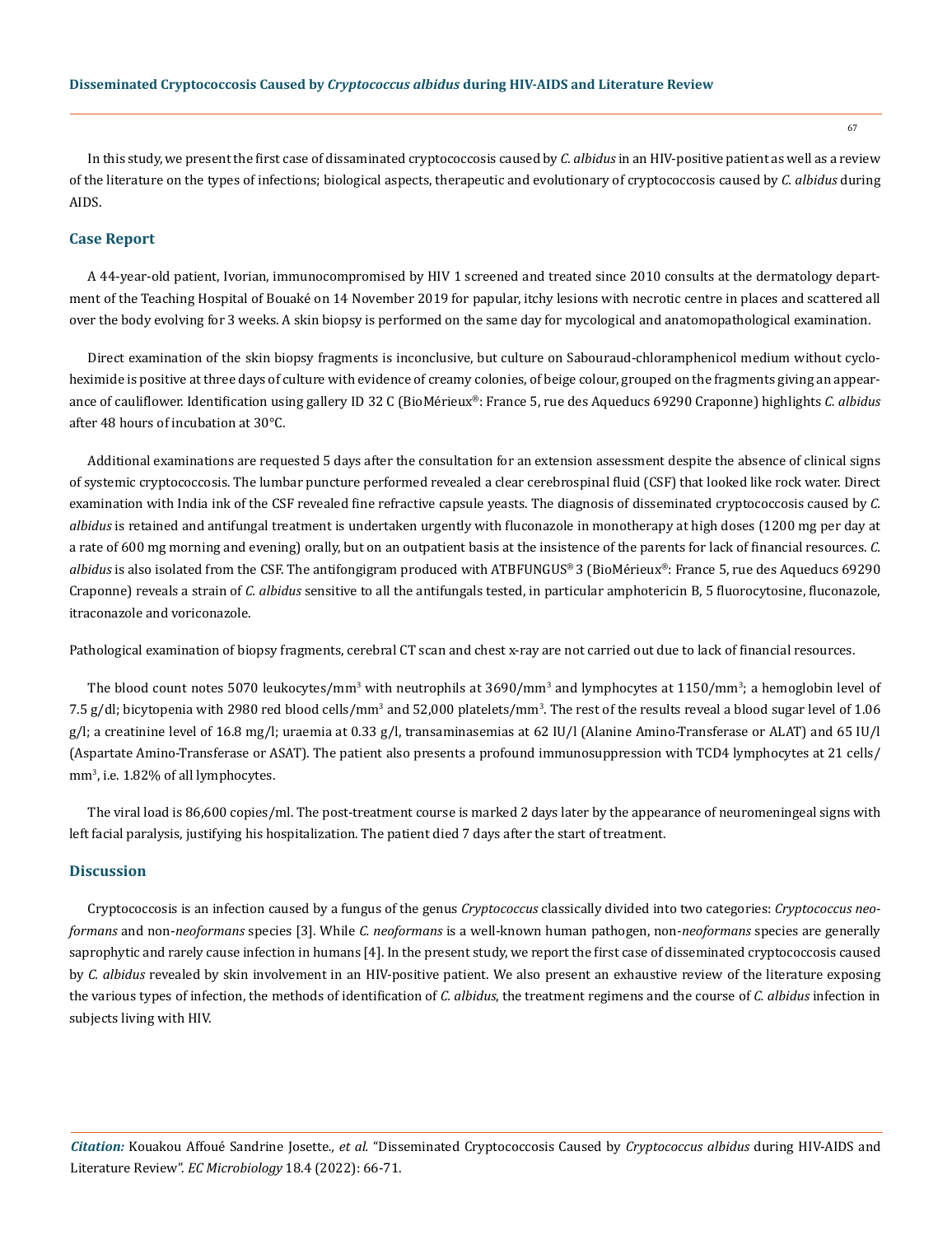From 1996 to 2020 only four cases of *C. albidus* infections during AIDS have been published (Table 1) [5-8]. These are 3 invasive infections including two fungemias [5,6], one meningitis [8] and one infection localized to the eye [7]. Our case arose in 2019, 5 years after the last published case highlighting the rare nature of *C. albidus* infection in AIDS.

| <b>Country</b>   | Age    | <b>Type of infection</b>                | <b>Identification</b> | $CD4/mm^3$ | <b>Treatment</b> | <b>Course</b> |
|------------------|--------|-----------------------------------------|-----------------------|------------|------------------|---------------|
| $YP^*$           | Gender |                                         | methods               |            |                  |               |
| <b>Reference</b> |        |                                         |                       |            |                  |               |
| France           | 38     | Invasive: fungemia                      | Unavailable           | 135        | Itraconazole     | Deceased      |
| 1996 [5]         | M      |                                         |                       |            |                  |               |
| Greece           | 47     | Invasive: fungemia                      | API ID 32 C           | 5          | Amphotericin B   | Deceased      |
| 1998 [6]         | F      |                                         |                       |            | $+$              |               |
|                  |        |                                         |                       |            | Flucytosine      |               |
| <b>USA</b>       | 16     | Non-invasive: scleral ulceration        | unavailable           | 42         | Amphotericin B   | Healed        |
| 2004 [7]         | F      |                                         |                       |            | $\div$           |               |
|                  |        |                                         |                       |            | Itraconazole     |               |
| China 2013 [8]   | 28     | Invasive: neuromeningeal cryptococcosis | unavailable           | 7,1        | Fluconazole      | Deceased      |
|                  | M      |                                         |                       |            |                  |               |
| Our case 2021    | 44     | Invasive: disseminated cryptococcosis   | API ID 32 C           | 21         | Fluconazole      | Deceased      |
|                  | F      |                                         |                       |            |                  |               |

#### *Table 1: Summary of published cases of Cryptococcus albidus infection in AIDS.*

*YP\*: Year of Publication; M: Male; F: Female; CD4: TCD4 Lymphocyte.*

No infection with *C. albidus,* to our knowledge, has been reported in Côte d'Ivoire; the reported cases, meningeal or cutaneous, having been presumed to be due to *C. neoformans* [9-11]. Skin lesions manifest in a context of disseminated infection or sometimes as a "sentinel" and allow early treatment if correctly diagnosed [12]. This study illustrates that culture of any atypical lesion is important in the diagnosis of this opportunistic condition. In fact, the patient presented skin signs without other signs of call for dissemination but the extension assessment found neuromeningeal involvement with a direct examination and a culture of the CSF in search of positive cryptococci.

*C. albidus* is morphologically similar to *C. neoformans* but different techniques allow their differentiation: culture on *Guizotia abyssinica* creatinine agar medium, assimilation of sugars, assimilation of esculin, assimilation of inositol, mass spectrophotometry (MALDI-TOF-MS), PCR or sequencing [13]. In the present study, the identification is made using the API 32C gallery. The same is true for the study carried out in Greece [6]. As for the studies carried out in France, the United States and China, the method of identifying the cryptococcal species in question was not notified [5,7,8].

This opportunistic infection often occurs at the late stage of immunosuppression with CD4 counts generally below 100 cells/mm<sup>3</sup>, where the risk of infection is multiplied by 8 [14]. This is the case in almost all of the studies reported (4 cases including ours) [5,6,8]. The 16-year-old patient is on corticosteroid therapy combined with ritonavir, which is another associated risk factor. The recommendations are clear when prescribing ritonavir: concomitant prescription of fluticasone should be avoided [15]. This is because fluticasone is metabolized by the cytochrome P450 enzyme CYP3A4, which is itself inhibited by ritonavir. This combination leads to an accumulation of fluticasone with the corollary of a potentiation of its effects (immunosuppressant, reduction of the effect of anti-infectives, etc.). The combination of fluticasone and ritonavir could justify this opportunistic infection since corticosteroids suppress cell-mediated immunity and may increase the likelihood of developing opportunistic infections in HIV-positive patients [16].

*Citation:* Kouakou Affoué Sandrine Josette*., et al.* "Disseminated Cryptococcosis Caused by *Cryptococcus albidus* during HIV-AIDS and Literature Review". *EC Microbiology* 18.4 (2022): 66-71.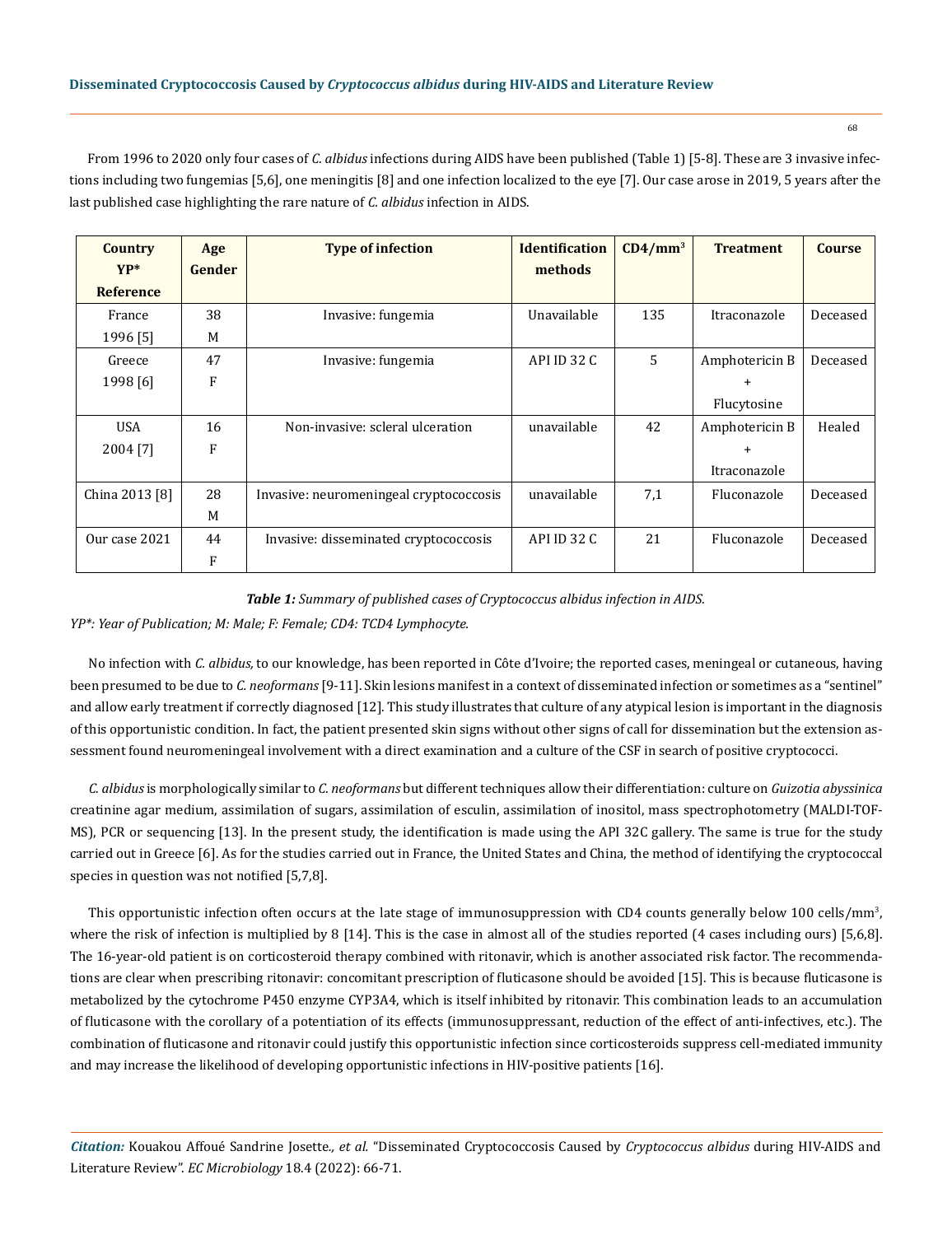Based on imidazole [5,8] and the 2 others of a bitherapy combining amphotericin B with flucytosine for one [6] and with itraconazole for the other [7].

For disseminated infection in the immunocompromised, the recommended treatment strategy is the combination of intravenous amphotericin B followed or not by flucytosine [12]. Molloy and colleagues during their work suggest that in the event of the unavailability of amphotericin B or in the event of a contraindication, in countries with limited resources, the oral fluconazole-flucytosine combination constitutes a lasting alternative [ 17]. In our case, the unavailability of amphotericin B and flucytosine in Bouaké, their high cost, constitute limits in the treatment.

Regarding the therapeutic aspect, 3 patients including ours received monotherapy. The patient died despite the antifungal treatment. In our review, the outcome was fatal for three patients and favorable for one. In total, the lethality was high, i.e. 80% of deaths represented only by invasive infections. According to Dromer, the existence of extra-meningeal localizations, dissemination, signs of intracranial hypertension (papillary edema, neurological deficit, disorder of consciousness, hypertension of the CSF) are elements of a poor prognosis whatever the HIV status [18]. The inappropriate treatment regimens and the presence of the aforementioned elements could justify the high number of deaths in this series of cases.

#### **Conclusion**

*C. albidus* infection in AIDS is rare. The data can be superimposed on those for *C. neoformans* infection. All organs can be affected with a predilection for the central nervous system and the blood. Treatment of *C. albidus* infection is not codified, it is based on the treatment regimen for forms caused by *C. neoformans*. The clinical picture is varied mainly represented by the invasive forms whose prognosis is appalling.

## **Conflict of Interest**

There are none.

#### **Bibliography**

- 1. [Arendrup MC. "Update on antifungal resistance in Aspergillus and Candida".](https://pubmed.ncbi.nlm.nih.gov/24372701/) *Clinical Microbiology and Infection* 20.6 (2014): 42-48.
- 2. Wang S., *et al*[. "Conjugated linoleic acid regulates lipid metabolism through the expression of selected hepatic genes in laying hens".](https://www.sciencedirect.com/science/article/pii/S0032579119479832) *[The Journal of Poultry Science](https://www.sciencedirect.com/science/article/pii/S0032579119479832)* 98.10 (2019): 4632-4639.
- 3. Chaabane F., *et al*[. "Review on Antifungal Resistance Mechanisms in the Emerging Pathogen Candida auris".](https://www.ncbi.nlm.nih.gov/pmc/articles/PMC6896226/) *Frontiers in Microbiology* [10 \(2019\): 2788.](https://www.ncbi.nlm.nih.gov/pmc/articles/PMC6896226/)
- 4. De Cássia Orlandi Sardi J., *et al*[. "Candida auris: Epidemiology, risk factors, virulence, resistance, and therapeutic options".](https://pubmed.ncbi.nlm.nih.gov/30205192/) *Microbial Pathogenesis* [125 \(2018\): 116-121.](https://pubmed.ncbi.nlm.nih.gov/30205192/)
- 5. Fu L., *et al*[. "Different efficacies of common disinfection methods against Candida auris and other Candida species".](https://www.sciencedirect.com/science/article/pii/S1876034120300095) *Journal of Infec[tion and Public Health](https://www.sciencedirect.com/science/article/pii/S1876034120300095)* 13.5 (2020): 730-736.
- 6. Ninan MM., *et al*[. "Candida auris: Clinical profile, diagnostic challenge and susceptibility pattern: Experience from a tertiary-care](https://pubmed.ncbi.nlm.nih.gov/31655136/) centre in South India". *[Journal of Global Antimicrobial Resistance](https://pubmed.ncbi.nlm.nih.gov/31655136/)* 21 (2020): 181-185.
- 7. Pacilli M., *et al*[. "Regional Emergence of Candida auris in Chicago and Lessons Learned From Intensive Follow-up at 1 Ventilator-](https://pubmed.ncbi.nlm.nih.gov/32291441/)[Capable Skilled Nursing Facility".](https://pubmed.ncbi.nlm.nih.gov/32291441/) *Clinical Infectious Diseases* (2020): ciaa435.

*Citation:* Kouakou Affoué Sandrine Josette*., et al.* "Disseminated Cryptococcosis Caused by *Cryptococcus albidus* during HIV-AIDS and Literature Review". *EC Microbiology* 18.4 (2022): 66-71.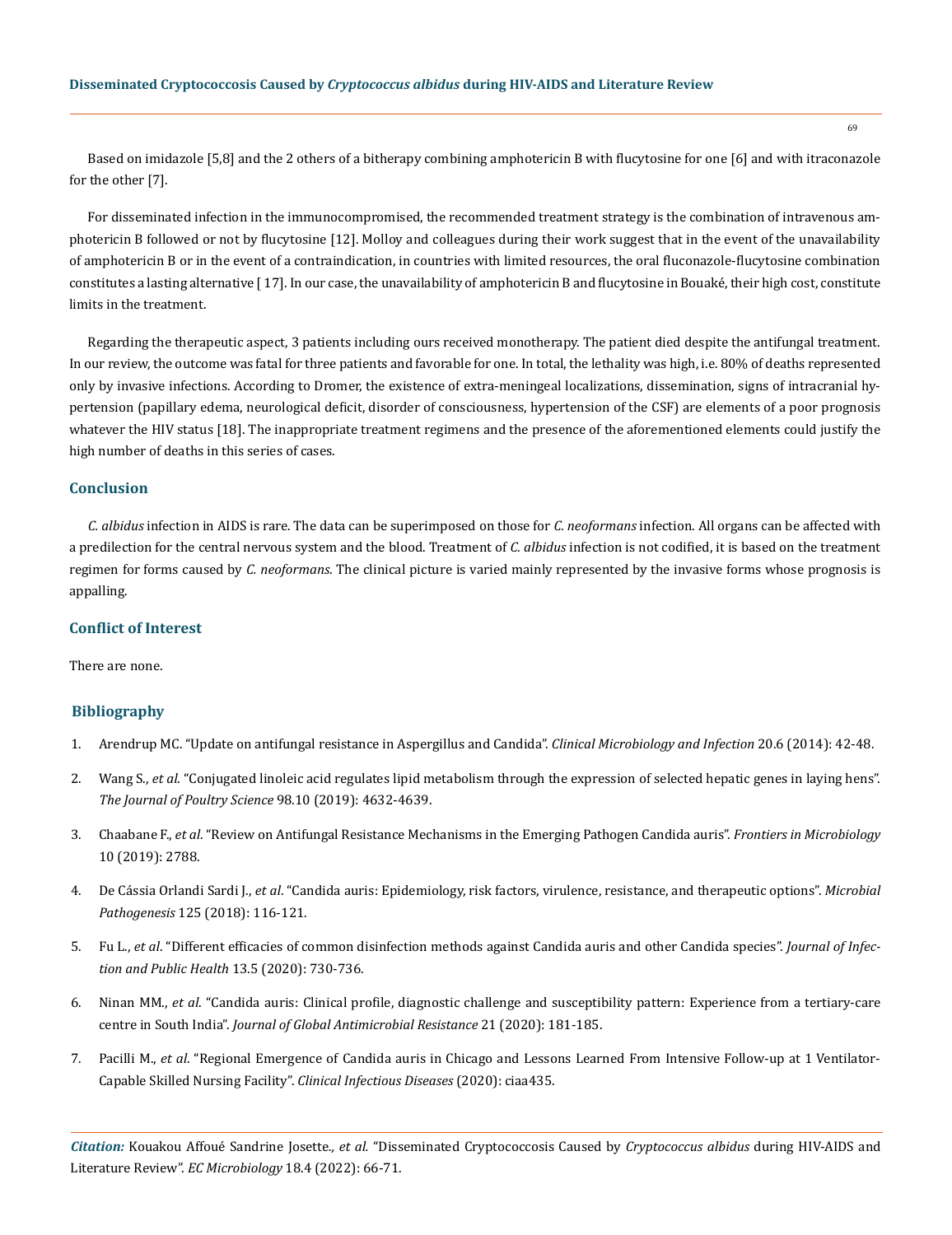- 8. Iguchi S., *et al*[. "Candida auris: A pathogen difficult to identify, treat, and eradicate and its characteristics in Japanese strains".](https://pubmed.ncbi.nlm.nih.gov/31257156/) *The [Journal of Infection and Chemotherapy](https://pubmed.ncbi.nlm.nih.gov/31257156/)* 25.10 (2019): 743-749.
- 9. Lockhart SR., *et al*[. "Simultaneous Emergence of Multidrug-Resistant Candida auris on 3 Continents Confirmed by Whole-Genome](https://academic.oup.com/cid/article/64/2/134/2706620) [Sequencing and Epidemiological Analyses".](https://academic.oup.com/cid/article/64/2/134/2706620) *Clinid* 64.2 (2017): 134-140.
- 10. [CDC. SRX1939476: Simultaneous Emergence of Multidrug-Resistant Candida auris on 3 Continents Confirmed by Whole-Genome](https://www.ncbi.nlm.nih.gov/pmc/articles/PMC5215215/) [Sequencing and Epidemiological Analyses \(2016\).](https://www.ncbi.nlm.nih.gov/pmc/articles/PMC5215215/)
- 11. [Lockhart SR. "Candida auris and multidrug resistance: Defining the new normal".](https://pubmed.ncbi.nlm.nih.gov/31228646/) *Fungal Genetics and Biology* 131 (2019): 103243.
- 12. Brindhadevi K., *et al*[. "Biofilm and Quorum sensing mediated pathogenicity in Pseudomonas aeruginosa".](https://www.sciencedirect.com/science/article/abs/pii/S1359511319313807) *Process Biochemistry* 96 [\(2020\): 49-57.](https://www.sciencedirect.com/science/article/abs/pii/S1359511319313807)
- 13. Karami P., *et al*[. "The correlation between biofilm formation capability and antibiotic resistance pattern in Pseudomonas aeruginosa".](https://www.sciencedirect.com/science/article/pii/S2452014419302031) *Gene Reports* [18 \(2020\): 100561.](https://www.sciencedirect.com/science/article/pii/S2452014419302031)
- 14. Kean R., *et al*[. "The comparative efficacy of antiseptics against Candida auris biofilms".](https://pubmed.ncbi.nlm.nih.gov/29775686/) *International Journal of Antimicrobial Agents* [52.5 \(2018\): 673-677.](https://pubmed.ncbi.nlm.nih.gov/29775686/)
- 15. Percival SL., *et al*[. "Biofilms in infection prevention and control: a healthcare handbook \(2014\): 367.](https://www.elsevier.com/books/biofilms-in-infection-prevention-and-control/percival/978-0-12-397043-5)
- 16. Short B., *et al*[. "Candida auris exhibits resilient biofilm characteristics in vitro: implications for environmental persistence".](https://pubmed.ncbi.nlm.nih.gov/31226270/) *The Jour[nal of Hospital Infection](https://pubmed.ncbi.nlm.nih.gov/31226270/)* 103.1 (2019): 92-96.
- 17. Gao Q., *et al*[. "Environmental antibiotics drives the genetic functions of resistome dynamics".](https://www.sciencedirect.com/science/article/pii/S0160412019303095) *Environment International* 135 (2020): [105398.](https://www.sciencedirect.com/science/article/pii/S0160412019303095)
- 18. Sexton DJ., *et al*[. "Evaluation of nine surface disinfectants against Candida auris using a quantitative disk carrier method: EPA SOP-](https://pubmed.ncbi.nlm.nih.gov/32600492/)MB-35". *[Infection Control and Hospital Epidemiology](https://pubmed.ncbi.nlm.nih.gov/32600492/)* (2020): 1-3.
- 19. [Boyce JM. "A review of wipes used to disinfect hard surfaces in health care facilities".](https://pubmed.ncbi.nlm.nih.gov/32569612/) *American Journal of Infection Control* (2020): [S0196655320305630.](https://pubmed.ncbi.nlm.nih.gov/32569612/)
- 20. Kean R., *et al*[. "Surface disinfection challenges for Candida auris: an in-vitro study".](https://pubmed.ncbi.nlm.nih.gov/29203448/) *The Journal of Hospital Infection* 98.4 (2018): [433-436.](https://pubmed.ncbi.nlm.nih.gov/29203448/)
- 21. [Ledwoch K and Maillard J-Y. "Candida auris Dry Surface Biofilm \(DSB\) for Disinfectant Efficacy Testing".](https://www.ncbi.nlm.nih.gov/pmc/articles/PMC6337396/) *Materials* 12.1 (2018).
- 22. Nathwani D., *et al*[. "Early Clinical Response as a Predictor of Late Treatment Success in Patients With Acute Bacterial Skin and Skin](https://pubmed.ncbi.nlm.nih.gov/28003218/) [Structure Infections: Retrospective Analysis of 2 Randomized Controlled Trials".](https://pubmed.ncbi.nlm.nih.gov/28003218/) *CLINID* 64.2 (2017): 214-217.
- 23. US Environmental Protection Agency. Plant OIl Salts EPA-738-F-92-013. Plant Oil Salts Re-Registration (1992).
- 24. [Changaris DG. "Method and composition for long-acting bacterial suppression on skin. United States patent US9549550 \(2017\).](https://patents.justia.com/patent/9549550)
- 25. Changaris DG and Sullivan KI. "Methods and composition for suppression of deep-seated fungal growth on skin". United States patent US10052300 (2018).
- 26. Changaris DG and Sullivan KI. "Methods and composition for suppression of pathogenic bacterial growth, fungal growth, or microbial growth in or on skin". United States patent US10350187 (2019).

*Citation:* Kouakou Affoué Sandrine Josette*., et al.* "Disseminated Cryptococcosis Caused by *Cryptococcus albidus* during HIV-AIDS and Literature Review". *EC Microbiology* 18.4 (2022): 66-71.